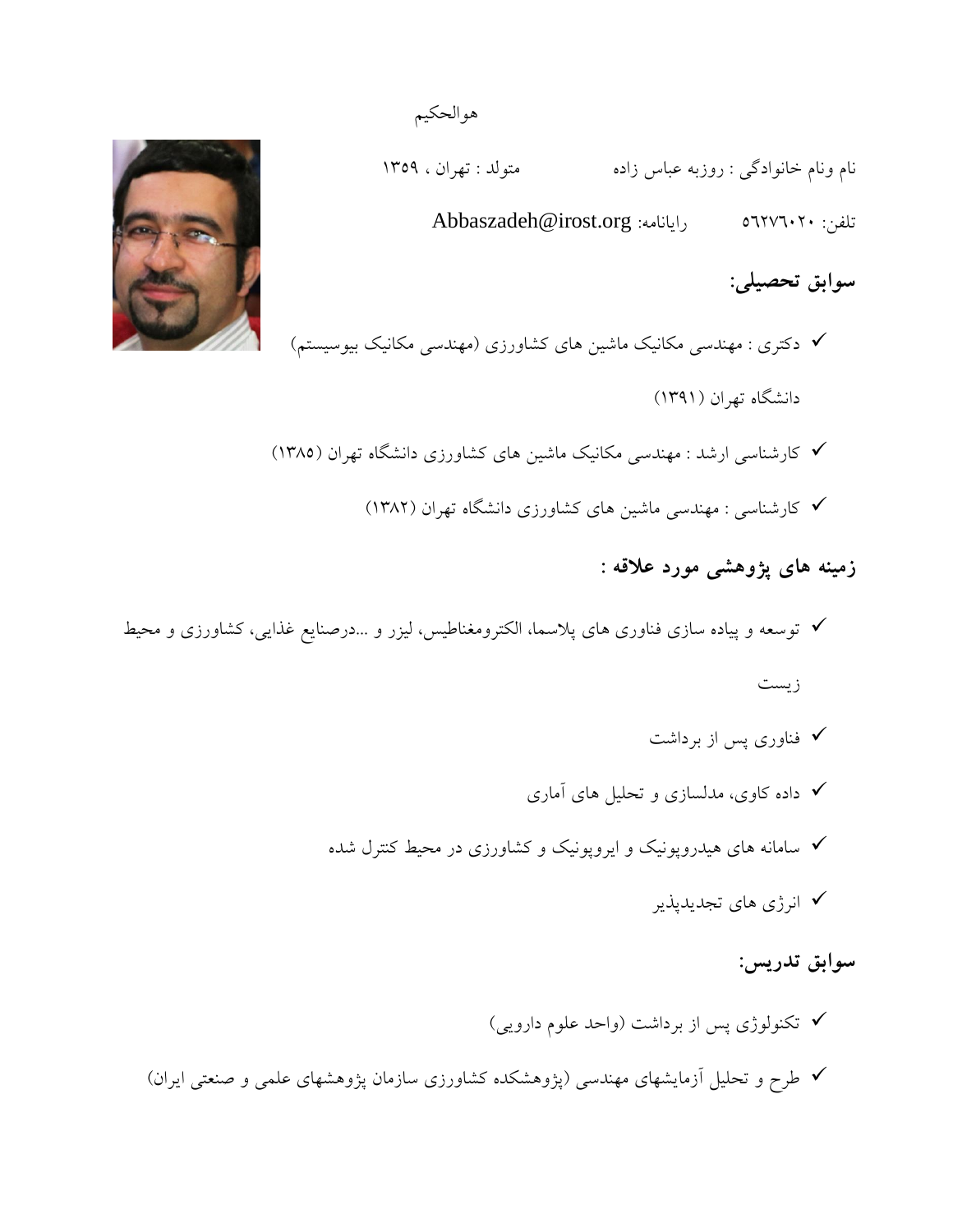روش تحقیق )پژوهشکده کشاورزی سازمان پژوهشهای علمی و صنعتی ايران( فیزيک 1 )دانشگاه تهران( آمار مهندسی )دانشگاه تهران( عملیات آشنايی با نرم افزارهای کاربردی )دانشگاه تهران( عملیات مکانیک تراکتور )دانشگاه تهران( عملیات شناخت و کاربرد تراکتور )دانشگاه تهران( عملیات مبانی خاکورزی و کاشت )دانشگاه تهران( عملیات ماشین های کاشت و داشت )دانشگاه تهران( مقاالت :

- **نشریات(**
- 1) Vali Rasooli Sharabiani, Mohammad Kaveh, Ebrahim Taghinezhad, **Rouzbeh Abbaszadeh**, Esmail Khalife, Mariusz Szymanek, Agata Dziwulska-Hunek. 2022. Application of artificial neural networks, support vector, adaptive neuro-fuzzy inference systems for the moisture ratio of parboiled hulls. Applied Sciences. 12(4):1771.

2( محمد شریفی، شمسی سودمندمقدم، مهدی ایزدی و روزبه عباس زاده. .1400 تحلیل شاخصهای اقتصادی و انرژی در روشهای مختلف خاک $\ell$ ورزی حفاظتی درکشت گندم (مطالعه موردی: کشت و صنعت دشت ناز ساری) بوم شناسی  $(7)$ کشاورزی. ۱۹ $(7)$ : ۱۹۵–۲۱۰.

- 3) Ali hajizadeh namin, **Rouzbeh Abbaszadeh**, Arezoo Pouraghdam. 2021. Investigation the effect of non-thermal plasma on increasing the shelf life of fresh cut pear. Journal of Horticulture and Postharvest Research. 4(10): 91-102.
- 4) Mahdi Rashvand, Abbas Akbarnia, **Rouzbeh Abbaszadeh**, Davoud Karimi, and Ali Jafari. (2021). Measurement bruise volume of olive during impact test using FEM and quality evaluation of extracted olive oil. Food Science & Nutrition. 00, 1–16.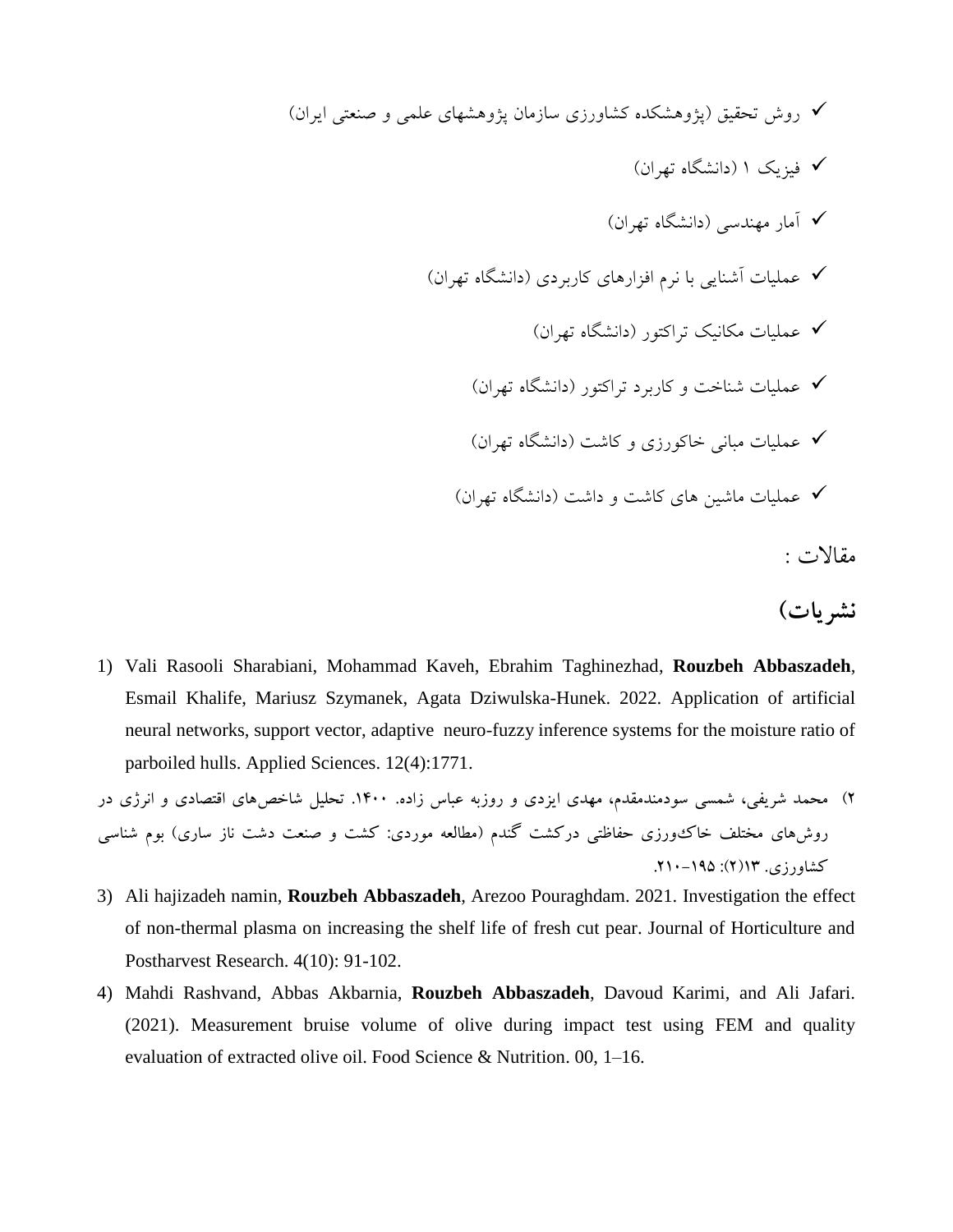- 5) **Rouzbeh Abbaszadeh**, Pegah Khosravi Nia, Mahsa Fattahi, Hamidreza Ghomi Marzdashti.2021. The Effects of Three Plasma-Activated Water Generation Systems on Lettuce Seed Germination. Research in Agricultural Engineering. 67: 131–137.
- 6) Zakeri, Anousheh, Ramazan Ali Khavari-Nejad, Sara Saadatmand, Fatemeh Nouri Kootanaee, and **Rouzbeh Abbaszadeh**. 2021. Effects of static magnetic field on growth, some biochemical and antioxidant system in lemon balm (Melissa officinalis L.) seedlings. Acta Scientiarum Polonorum Hortorum Cultus. 20(1), 71-80.
- 7) Maryam Ahmadnia, Morteza Sadeghi, **Rouzbeh Abbaszadeh**, Hamidreza Ghomi Marzdashti, 2020. Decontamination of whole strawberry via dielectric barrier discharge cold plasma and effects on quality attributes. Journal of Food Processing and Preservation. e15019.
- 8) Zakeri, Anousheh, Ramazan Ali Khavari-Nejad, Sara Saadatmand, Fatemeh Nouri Kootanaee, and **Rouzbeh Abbaszadeh**. 2020. The effect of electromagnetic pretreatment on lemon balm (Melissa officinalis L.) seeds subjected to static magnetic fields. Biology and Environment: Proceedings of the Royal Irish Academy, vol. 120, no. 1, pp. 39-50. Royal Irish Academy.
- 9) Saeid Rezaei, Majid dowlati & **Rouzbeh Abbaszadeh**. 2020. Design, fabrication and evaluation of a novel system for magnetic field application to the seeds - Case study of onion seed. Journal of Agricultural Machinery, 10(1). 1-10.
- 10) Mahdi Rashvand and **Rouzbeh Abbaszadeh**. 2019. Effect of Cold Plasma on the firmness of Olive Fruit in Packaging and Atmospheric Space. Journal of Packaging Technology and Research. 3(3), 253-259.
- 11) Mehdi Rashvand, Ali Zenouzi, & **Rouzbeh Abbaszadeh**. 2019. Potential of Image Processing, Dielectric Spectroscopy and Intelligence Methods in Order to Authentication of Microalgae Biodiesel. Measurement, 148, 106962.
- 12) Atefeh Sharifian, Nafiseh Soltanizadeh, and **Rouzbeh Abbaszadeh**. 2019. Effects of dielectric barrier discharge plasma on the physicochemical and functional properties of myofibrillar proteins. Innovative Food Science & Emerging Technologies. 54, 1-8.
- 13) Maryam Pazoki, Fatemeh Rahnama, **Rouzbeh Abbaszadeh** & Ehsan mirabdollah. 2018. Assessment of anti-bacterial activity of non-thermal plasma in sterilization of infectious wastes. Advances in Environmental Technology, 4 (4): 197-202.
- 14( طناز رهنمای آخری، مجید جوانمرد داخلی و **روزبه عباس زاده.** .1397 تأثیر پالسمای سرد بر تغییرات رنگ، محتوی آنتوسیانین و کیفیت میکروبی آب زرشک. علوم و صنایع غذایی ایران. 15 )۸2( .3۸5-373: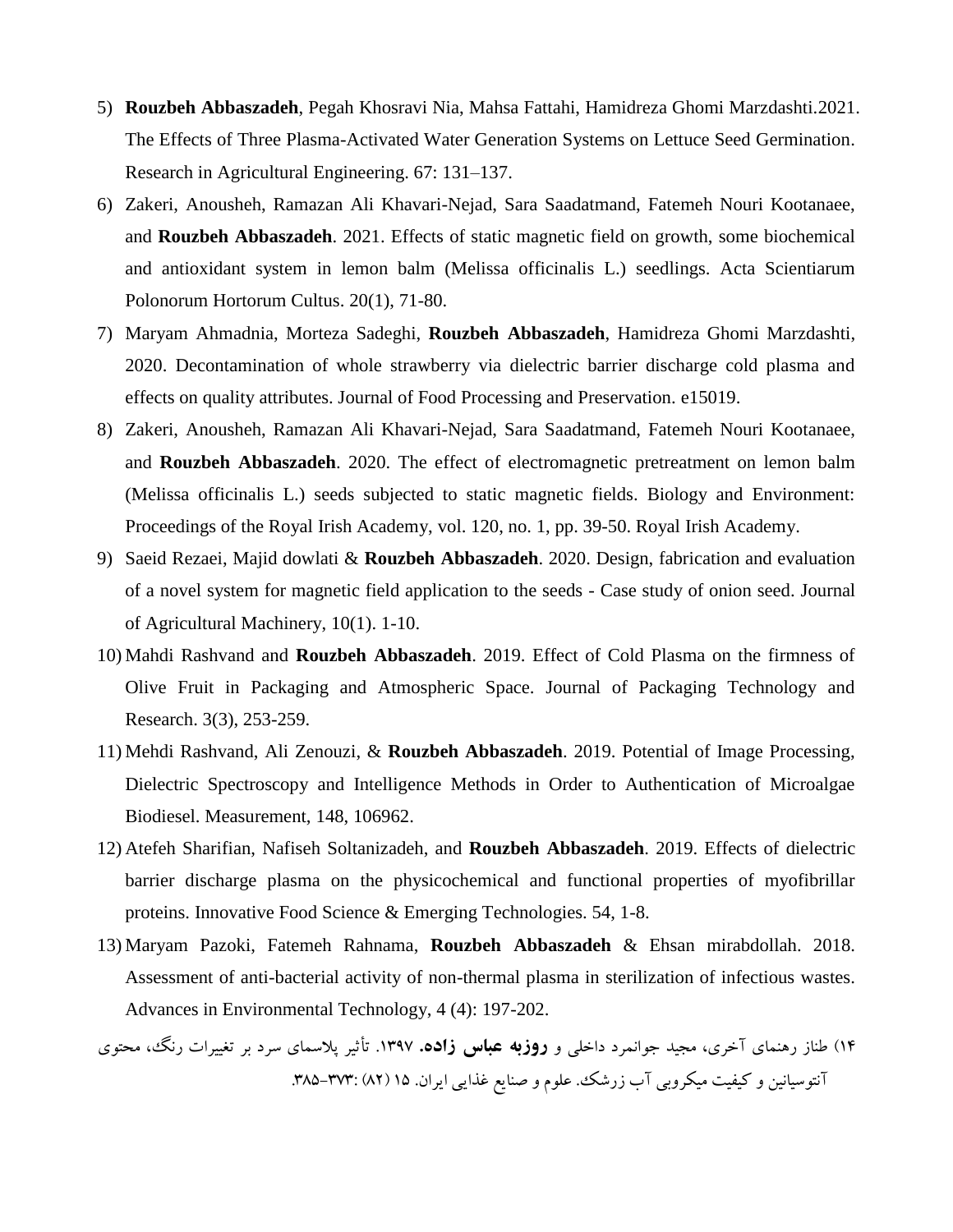- 15) **Rouzbeh Abbaszadeh**, Kosar Alimohammad & Romina Zarrabi Ekbatani. 2018. Application of Cold Plasma Technology in Quality Preservation of Fresh Fig Fruit (Siyah): A Feasibility Study. International Journal of Horticultural Science and Technology, 5(2): 165-173.
- 16) **Rouzbeh Abbaszadeh**, Zahra Rezaee. 2018. Application of non-thermal plasma for decontamination of thyme and paprika. International Journal of Food and Allied Sciences. 4(1): 28-30.
- 17( **روزبه عباس زاده**، سیدمهدی موسوی، سیدرضا طباطبایی. .1397 مطالعه تاثیر کوتاهمدت خاک ورزی حفاظتی بر عملکرد ذرت علوفهای و ویژگیهای خاک در تناوب با گندم در منطقه دشت ناز. مکانیزاسیون کشاورزی, ۱۴(۱): ۳۵-۴۴.
- 18) **Rouzbeh Abbaszadeh**, Asghar Shariati, Mohammad Zandi, Hamidreza Ghomi. 2018. Destruction of two pathogenic bacteria that transmitted via food by nonthermal plasma. International Journal of Plasma Environmental Science & Technology. 11(2): 161-164.
- 19) **Rouzbeh Abbaszadeh**, Mina Rostamza, Behnam Gohari. 2017. Effect of alternating and static magnetic fields on coriander seed germination. Seed Technology Journal. 38(2): 115-121.

20( نگار آهنگرنژاد، **روزبه عباس زاده**، احمد نوروزیان. .1396 طراحی و ساخت سامانه کشت الکتریکی و ارزیابی اثر آن بر بهبود عملکرد و نرخ جوانهزنی بذر چمن )Arandinacea Festuca). مهندسی زراعی. 40 )2(: .12-1

- 21( مریم ابراهیمی، علیرضا بصیری، مجید جوانمرد، **روزبه عباس زاده**. .1396 ارزیابی ویژگیهای کاربردی پوششهای برپایه آرد تولید شده از دو نان مسطح ایرانی و یک نان حجیم. پژوهش های صنایع غذایی. ۲۷(۴)، ۳۷–۴۸.
- 22( **روزبه عباس زاده**، مینا رستم زا، راضیه سادات هاشمی و هماسادات مسعودیان. .1395 عدم تاثیر میدانهای مغناطیسی بر سرعت جوانهزنی بذورفستوکای بلند (Festuca arandinacea cv. Bravado). گل و گیاهان زینتی. ۲۱): ۷۹–۸۴
- 23) Elham Hasanvand, Milad Fathi, Alireza Bassiri, Majid Javanmard, **Rouzbeh Abbaszadeh**. (2015). Novel starch based nanocarrier for vitamin D fortification of milk: Production and characterization, Food and Bioproducts Processing, 96, 264-277.
- 24) **Rouzbeh Abbaszadeh**, Ali Rajabipour, Mohammad Mahjoob, Mohaddeseh Mikani, Hojjat Ahmadi, Mojtaba Delshad. (2015). Nondestructive assessment of watermelon flesh color by laser vibrometry. Engineering in Agriculture, Environment and Food. 8, 33-37.
- 25) **Rouzbeh Abbaszadeh**; Ashkan Mousavian; Ali Rajabipour; Gholamhassan Najafi. (2015). An Intelligent procedure for Ripeness Detection Based on Vibration Signals. Journal of Food Science & Technology. 52(2):1075–1081.
- 26) **Rouzbeh Abbaszadeh**; Ali Rajabipour; Hasan Sadrnia; Mohammad Mahjoob; Mojtaba Delshad; Hojjat Ahmadi. (2014). Application of modal analysis for watermelon by finite element modeling to use in its ripeness assessment. Journal of Food Engineering. 127, 80-84.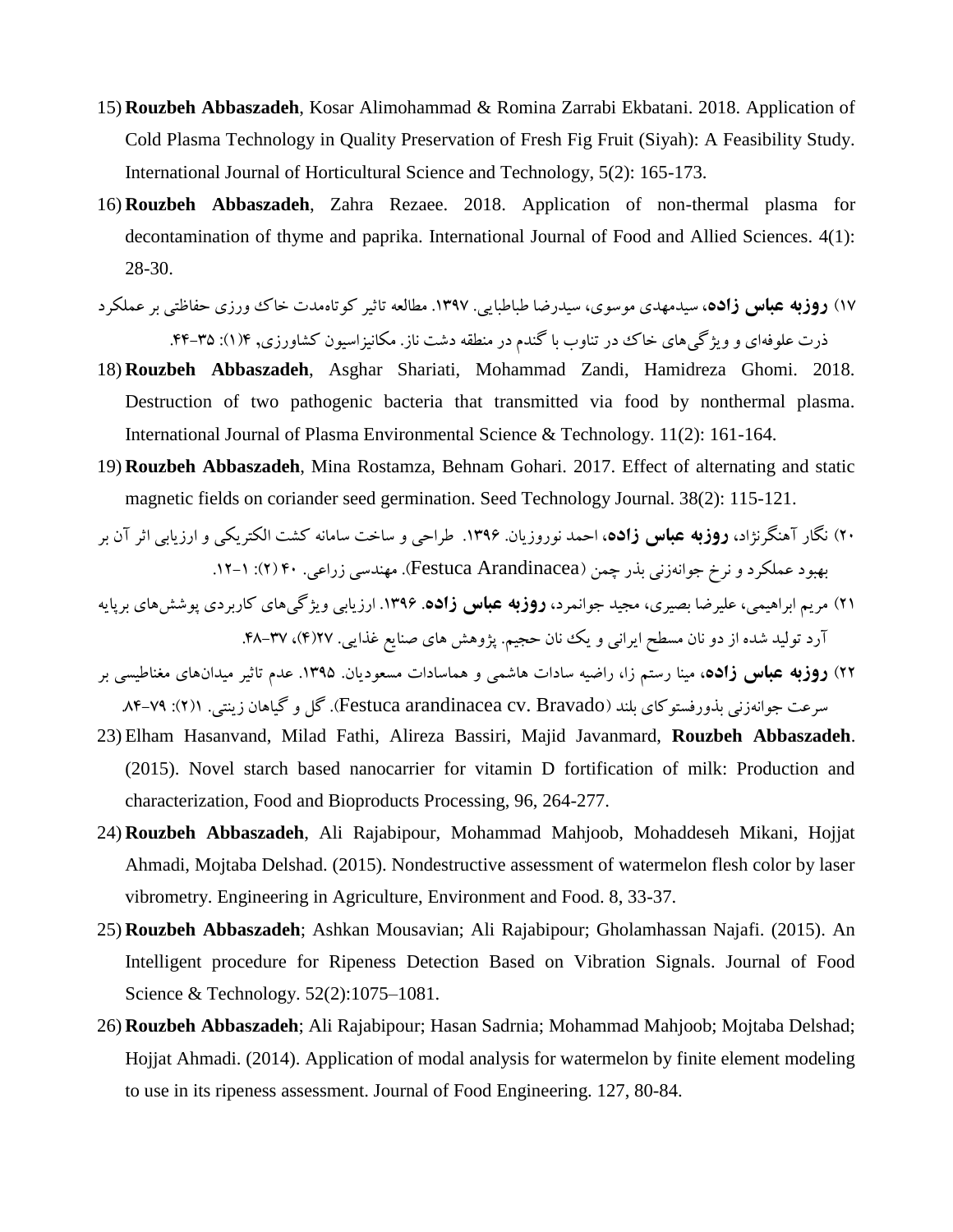- 27) **Rouzbeh Abbaszadeh**, Ali Rajabipour, Yibin Ying, Mojtaba Delshad , Mohammad J.Mahjoob, Hojjat Ahmadi. (2014). Nondestructive determination of watermelon flesh firmness by frequency response. LWT - Food Science and Technology. 60, 637-640.
- 28) **Rouzbeh Abbaszadeh**, Ali Rajabipour; Hojjat Ahmadi; Mohammad Mahjoob; Mojtaba Delshad. (2013). Prediction of watermelon quality based on vibration spectrum. Postharvest Biology and Technology. [Volume 86,](http://www.sciencedirect.com/science/journal/09255214/86/supp/C) 291–293.
- 29) **Rouzbeh Abbaszadeh**; Ali Rajabipour; Mohammad Mahjoob; Mojtaba Delshad; Hojjat Ahmadi. (2013). Evaluation of Watermelons Texture Using Their Vibration Responses. Biosystems Engineering. [Volume 115, Issue 1,](http://www.sciencedirect.com/science/journal/15375110/115/1) 102–105.
- 30) Bagheri, N., Mohtasebi, S. S., Keyhani, A., Javadikia, P., & **Abbaszadeh, R**. (2012). Simulation and control of fan speed in a solar dryer for optimization of energy efficiency. Agricultural Engineering International: CIGR Journal, 14(1), 57-62.
- 31) **Abbaszadeh, R.,** Rajabipour, A., Ahmadi, H., Delshad, M., & Mahjoob, M. (2011). Assessment of watermelon quality using vibration spectr[a .Innovative Computing Technology,](http://link.springer.com/book/10.1007/978-3-642-27337-7) [Communications in Computer and Information Science](http://link.springer.com/bookseries/7899) Volume 241, pp 21-29.
- 32) **Abbaszadeh, R.,** Rajabipour, A., Delshad, M., Mahjub, M., Ahmadi, H., & Laguë, C. (2011). Application of vibration response for the nondestructive ripeness evaluation of watermelons. Australian Journal of Crop Science, 5(7), 920-925.
- 33) **Abbaszadeh, R.,** Rajabipour, A., Delshad, M., Mahjub, M. J., & Ahmadi, H. (2011). Prediction of watermelon consumer acceptability based on vibration response spectrum. World Academy of Science, Engineering and Technology, 78, 669-672.
- 34) Keyhani, A., Ghasemi-Varnamkhasti, M., Khanali, M., & **Abbaszadeh, R.** (2010). An assessment of wind energy potential as a power generation source in the capital of iran, tehran. Energy, 35(1), 188-201.
- 35) Naderi M., Alimardani R., Abbaszadeh R. and Ahmadi H. (2008). Assessment of Dynamic Load Equations Through Drive Wheel Slip Measurement. American-Eurasian Journal of Agricultural and Environmental Sciences, 3(5):778-784.

**همایش ها(**

*1)* Maryam Atapour and **Rouzbeh Abbaszadeh**, Implementation, simulation and evaluation of an automated moth collection method in biological control of pests based on air flow. 1st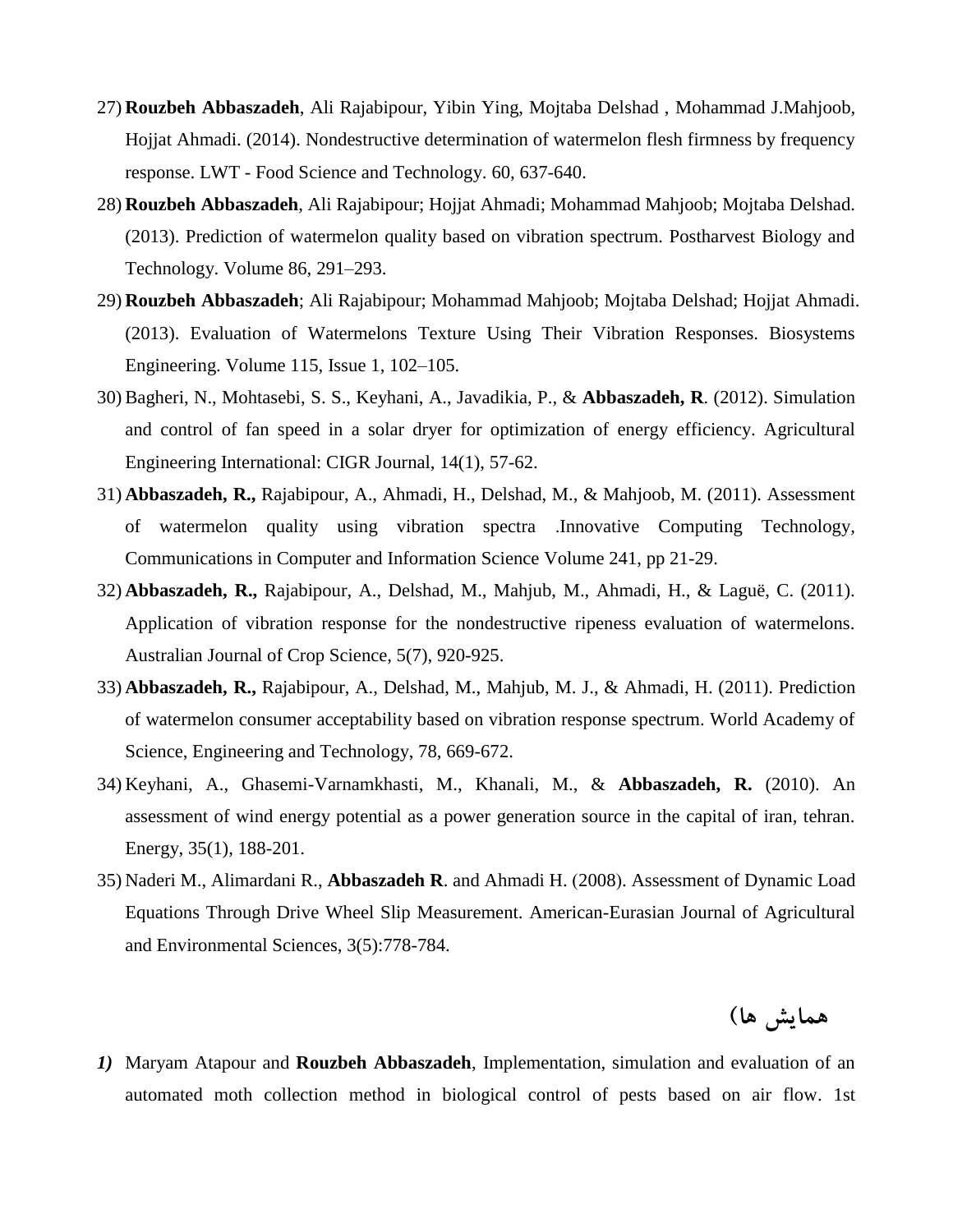International and 10th National Congress on Biological Control in Agriculture and Natural Resources. 5-6 February, 2022 Ahvaz, Iran.

- 2( عباس اکبرنیا، علی حاجی زاده، **روزبه عباس زاده**. بررسی تاثیر پالسمای خالء بر خصوصیات جوانهزنی بذر يونجه )*L sativa Medicago***.**). سیزدهمین کنگره ملی مکانیک بیوسیستم و مکانیزاسیون ايران. 24-26 شهريور .1400 تهران.
- 3( ابراهیم احمدی، علی خلج، سهیال میرزايی، **روزبه عباس زاده**. تاثیر تیمار پالسمای سرد بر میکروب زدايی و ويژگی های کیفی انگور(*L vinifera Vitis.* (**،** دوازدهمین کنگره ملی مهندسی مکانیک بیوسیستم و مکانیزاسیون ايران، 16-18 بهمن ،1398 اهواز .
- 4( **روزبه عباس زاده،** حمیدرضا قمی، پريا رهنمون. اثر میدان الکترومغناطیس بر عملکرد پالسمای سرد در غیرفعالسازی باکتری اشرشیا کلی بر روی بیسکويیت. سومین کنگره بین المللی و بیست و ششمین کنگره ملی علوم و صنايع غذايی ايران. 26 تا 28 شهريور ،1398 تهران.
- 5( سید محمد شتاب بوشهری، **روزبه عباس زاده**. بررسی اثر آب فعال شده با پالسما بر جوانهزنی بذر و رشد گیاهچه خیار. يازدهمین کنگره علوم باغبانی. 4-7 شهريورماه ،1398 ارومیه.
- 6( سید محمد شتاب بوشهری، **روزبه عباس زاده،** شهريار صرامی. تاثیر آب فعال شده با پالسما بر درصد و سرعت جوانهزنی بذر تربچه و رشد اولیه ساقهچه. هفتمین کنفرانس مهندسی و فیزيک پالسما، 26-27 تیرماه ،1398 شاهرود.
- 7( **روزبه عباس زاده**، رومینا ضرابی و کوثر علیمحمد. استفاده از فناوری پالسمای سرد به عنوان روشی نوين در حفظ کیفیت دانههای انار. یازدهمین کنگره ملی مهندسی مکانیک بیوسیستم (ماشینهای کشاورزی) و مکانیزاسیون ايران، 12-14 شهريور ،1397 همدان.
- 8( شهريار صرامی، **روزبه عباس زاده**. طراحی و ساخت سامانه ديجیتال دادهبرداری و پايش برای پژوهشهای کشاورزی. يازدهمین کنگره ملی مهندسی مکانیک بیوسیستم (ماشینهای کشاورزی) و مکانیزاسیون ایران، ۱٤– 12 شهريور ،1397 همدان.
- *9)* Seyed Mohammad Shetab Boushehri, **Rozbeh Abbaszadeh**. Effects of Alternating Cold plasma Treatment on Seed Germination and Seedling Growth of Carrot Texto Cultivar. 7th National Congress on Medicinal Plants. 12-14th May 2018. Shiraz, Iran.

10(**روزبه عباس زاده**، شهريار صرامی و محمد قوشچیان. استفاده از میدان الکتريکی پالسی )PEF )به منظور کاهش آلودگی میکروبی عرق هل. اولین همايش ملی صنايع فرآوری محصوالت کشاورزی 11 بهمن .1396 کرمان.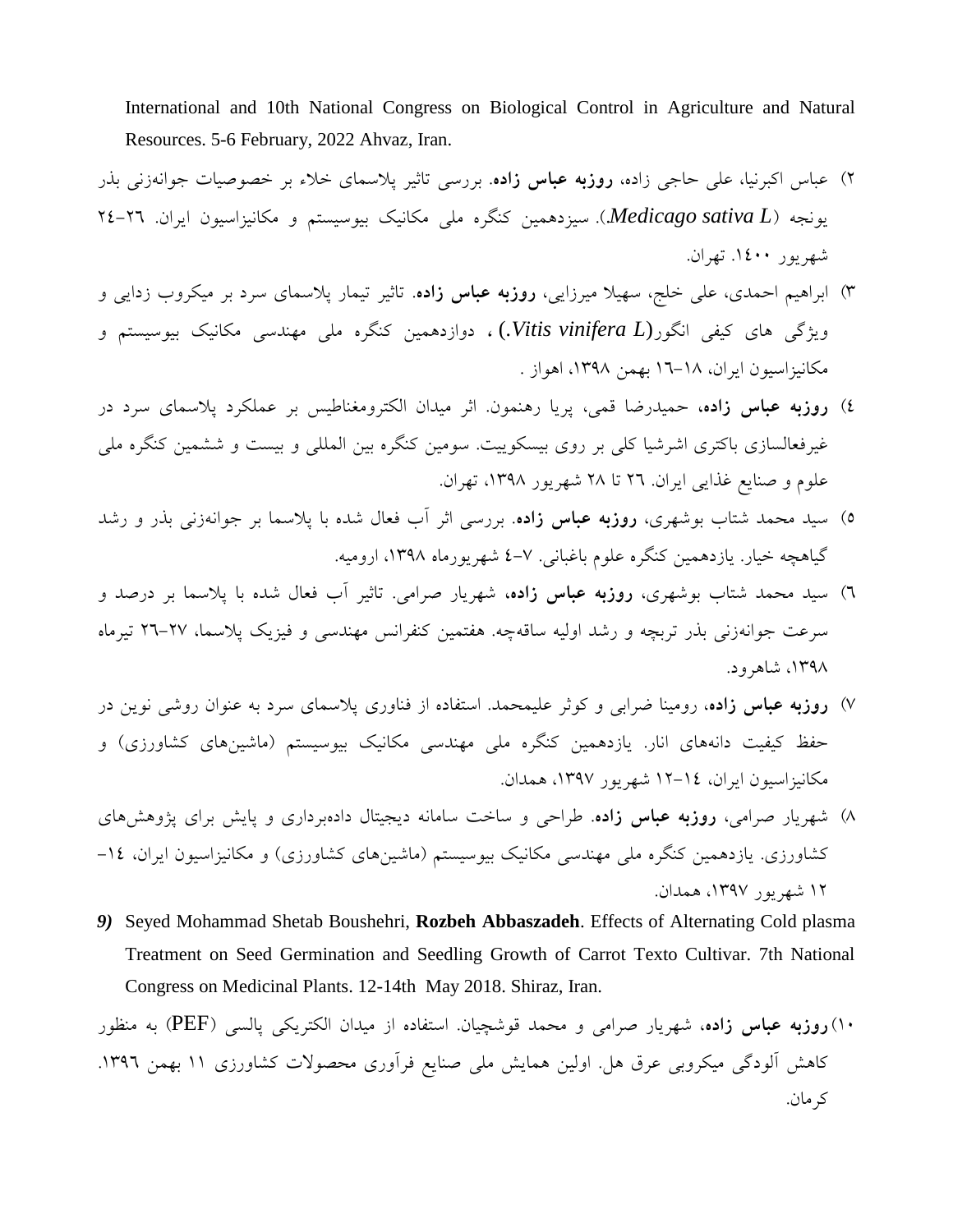- 11(**روزبه عباس زاده**، رومینا ضرابی و کوثر علیمحمد. تاثیر پالسمای سرد بر روی بهبود ماندگاری قطعات هويج. اولین همايش ملی صنايع فرآوری محصوالت کشاورزی 11 بهمن .1396 کرمان.
- 12( سید محمد شتاب بوشهری، **روزبه عباس زاده**. بررسی اثر پالسمای سرد بر جوانه زنی بذر و رشد گیاهچه هويج. نخستین کنفرانس بین المللی و دهمین کنگره ملی علوم باغبانی ايران 13 لغايت 16 شهريور ماه .1396
- 13( سید محمد شتاب بوشهری، **روزبه عباس زاده**، سید علی قائم مقامی. بررسی رويانزايی از بافت نوسل انبه رقم محلی چارک در شرايط درون شیشهايی. نخستین کنفرانس بین المللی و دهمین کنگره ملی علوم باغبانی ايران 13 لغايت 16 شهريور ماه .1396
- 14(مريم ابراهیمی، علیرضا بصیری، مجید جوانمرد، **روزبه عباس زاده**. تاثیر سرخ کردن تحت شرايط خالء بر محتوی رطوبت و روغن فیله های مرغ. چهارمین کنفرانس بین المللی پژوهش های کاربردی در علوم کشاورزی. 19 آذر .1395 تهران.
- 15(مريم ابراهیمی، علیرضا بصیری، مجید جوانمرد، **روزبه عباس زاده**. بررسی تغییرات رنگ، بازده و افت پس از فرايند در سرخ کردن فیله های مرغ تحت شرايط ماکروويو. چهارمین کنفرانس بین المللی پژوهش های کاربردی در علوم کشاورزی. ۱۹ آذر ۱۳۹۵. تهران.
- 16(مريم ابراهیمی، علیرضا بصیری، مجید جوانمرد، **روزبه عباس زاده**. تاثیر سرخ کردن تحت شرايط ماکروويو بر روی بافت، محتوی رطوبت و روغن فیله های مرغ. چهارمین کنفرانس بین المللی پژوهش های کاربردی در علوم کشاورزی. ۱۹ آذر ۱۳۹۵. تهران.
- 17(پروانه ياوری مقدم، **روزبه عباس زاده**. بررسی کاهش ضايعات سیب زمینی با استفاده از فناوری پالسما. هفتمین همايش ملی مهندسی بازيافت و کاهش ضايعات محصوالت کشاورزی 19 آبانماه .1395 تهران.
- 18(محمد قوشچیان، **روزبه عباس زاده.** بررسی استفاده از پالسمای غیر حرارتی به منظور ضدعفونی و حفظ خواص فیزيکی کاهو. اولین کنگره بین المللی و بیست و چهارمین کنگره ملی علوم و صنايع غذائی ايران. -27 29 مهر ماه .1395 تهران
- 19(مريم احمدنیا، مرتضی صادقی، **روزبه عباس زاده،** حمیدرضا قمی، تأثیر جت پالسمای سرد بر عمر ماندگاری و ویژگیهای کیفی توت فرنگی. دهمین کنگره ملی مهندسی مکانیک بیوسیستم (ماشین های کشاورزی) و مکانیزاسیون ايران. 9-10 شهريور .1395 مشهد.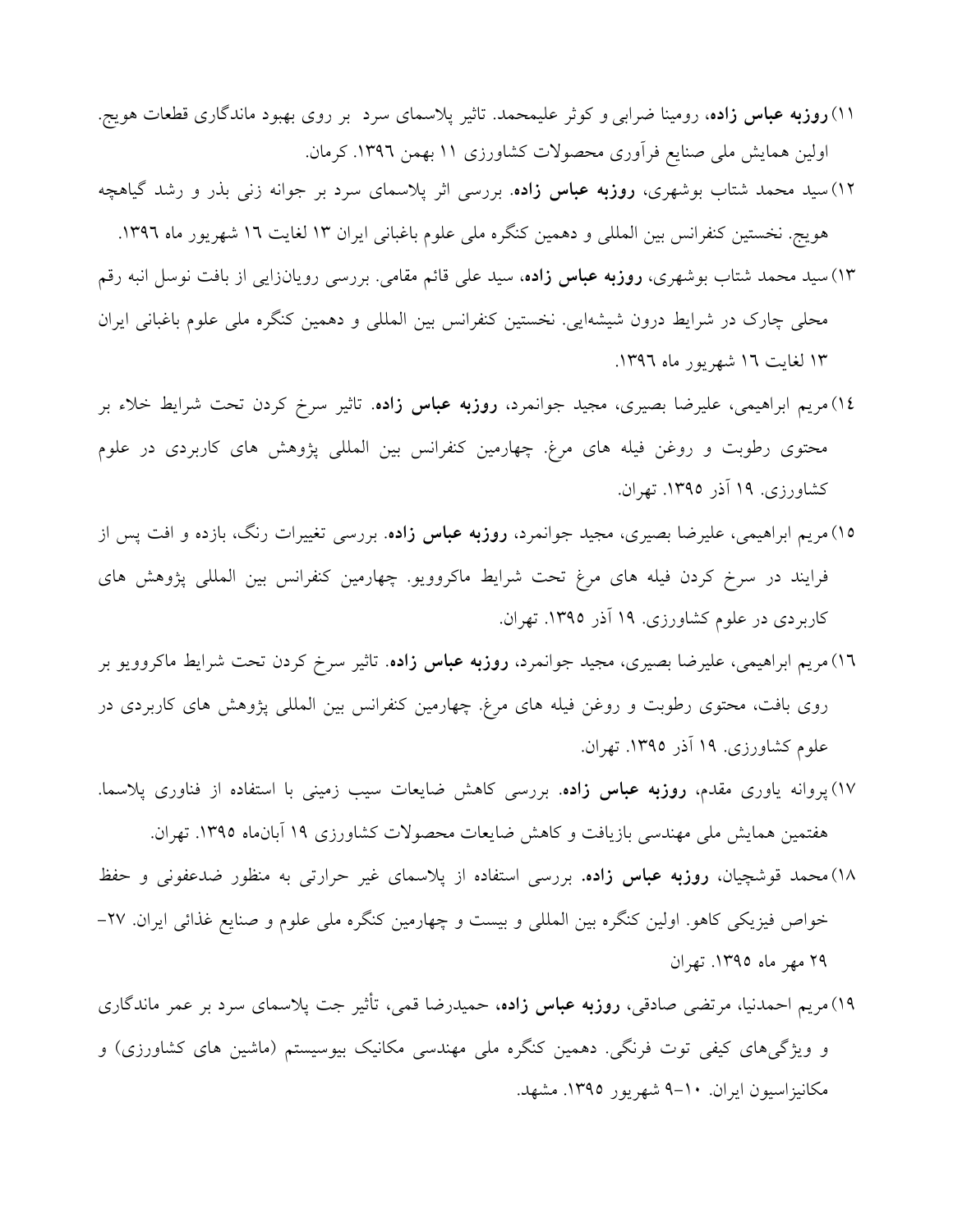- 20(**روزبه عباس زاده،** سیدمهدی موسوی، سید رضا طباطبائی. مطالعه اثر روش های خاکورزی حفاظتی بر رطوبت و وزن مخصوص خاک در يک فصل زراعی در منطقه دشتناز ساری. دهمین کنگره ملی مهندسی مکانیک بیوسیستم (ماشین های کشاورزی) و مکانیزاسیون ایران. ۱۰-۹ شهریور ۱۳۹۵. مشهد.
- 21(محمد قوشچیان، **روزبه عباس زاده.** بررسی تأثیر میدان های الکترومغناطیس بر خصوصیات جوانه زنی بذر تربچه. دهمین کنگره ملی مهندسی مکانیک بیوسیستم (ماشین های کشاورزی) و مکانیزاسیون ایران. ١٠-٩ شهريور .1395 مشهد.
- 22(محمد قوشچیان، **روزبه عباس زاده،** بهنام گوهری، مینا رستم زا، بررسی تأثیر میدان های مختلف مغناطیسی بر جوانه زنی گشنیز. همايش ملی پژوهش های کاربردی در کشاورزی و منابع طبیعی. 31 تیرماه1395
- 23(محمد قوشچیان و **روزبه عباس زاده**. استفاده از تلفن همراه به منظور تعیین کیفیت میوه با روش پردازش تصوير. همايش ملی پژوهش های کاربردی در کشاورزی و منابع طبیعی. 31 تیرماه 1395
- 24( سیدمحمد شتاب بوشهری، سیدعلی قائم مقامی، **روزبه عباس زاده.** مطالعه اثر میدان مغناطیسی ايستا بر روی درصد ايجاد کالوس حاصل از جنین های بذری درخت جینکو در شرايط آزمايشگاهی. نهمین کنگره علوم باغبانی ايران. 5-8 بهمن .1394 اهواز.
- 25(محمد زنگی، مجید معصومیان، **روزبه عباس زاده.** افزايش میزان فالونوئید گیاه آلوئه ورا با استفاده از میدان مغناطیسی. همايش ملی کشت ارگانیک و ازدياد گیاهان دارويی، 22 و 23 مهر .1394 گرگان.
- 26(**روزبه عباس زاده**، مجید معصومیان، شهريار صرامی، علی زنوزی، احمد نوروزيان، فاطمه سادات میرصفی. مطالعه اثر میدان الکترومغناطیس بر میزان تولید فنول گیاه آلوئه ورا. سومین کنفرانس الکترومغناطیس مهندسی (كام) ايران. ١٣-١٢ آذرماه ١٣٩٣.
- 27(**روزبه عباس زاده،** مینا رستم زا، راضیه سادات هاشمی و هماسادات مسعوديان. بررسی تأثیر میدان های مختلف مغناطیسی بر جوانه زنی چمن (Festuca arandinacea). اولین کنگره ملی گل و گیاهان زینتی ايران. 29 - 30 مهرماه .1393 کرج.
- 28( ندا رحیمی، **روزبه عباس زاده** و اسدا... اکرم. بررسی انرژی انسانی در کشاورزی ايران و ارائه راهکارهای اندازه گیری و کاربرد آن. هشتمین کنگره ملی مهندسی ماشین های کشاورزی (بیوسیستم) و مکانیزاسیون. ۹–۱۱ بهمن .1392 مشهد.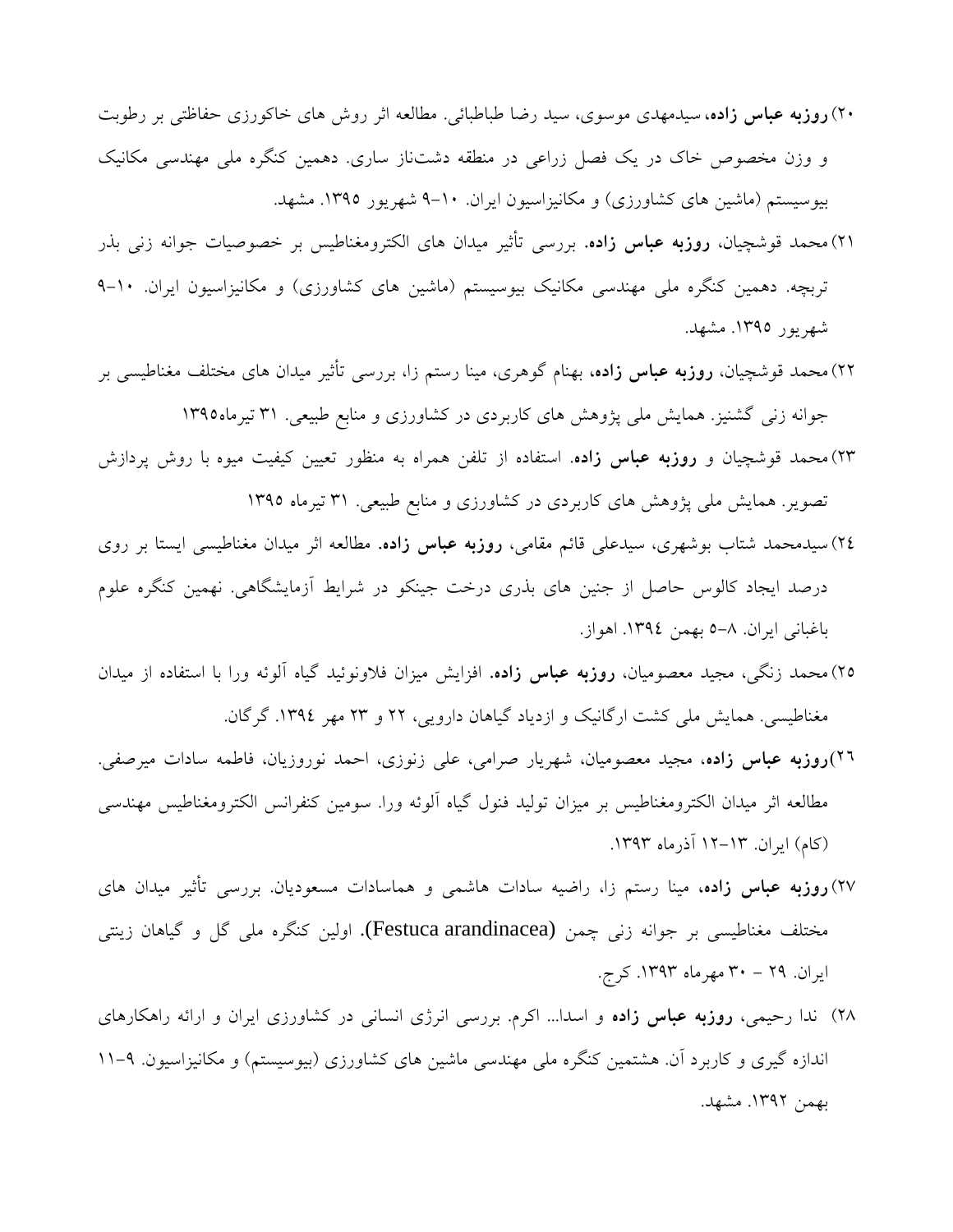- 29( آتنا قاسمپور، الهام شريفی، مجید معصومیان و **روزبه عباس زاده**. بررسی تأثیر روش های مختلف خشک کردن بر زمان خشک کردن و میزان فنول گیاه دارویی گزنه (.Urtica dioica L). هشتمین کنگره ملی مهندسی ماشین های کشاورزی (بیوسیستم) و مکانیزاسیون. ۹–۱۱ بهمن ۱۳۹۲. مشهد.
- 30(**روزبه عباس زاده** و مجید معصومیان. استفاده از تنش های مغناطیسی و الکترومغناطیسی در بهبود رشد و عملکرد غلات و دانه های روغنی. همايش پدافند غيرعامل در بخش کشاورزی. ٢٩ آبان ١٣٩٢. جزيره قشم
- 31(**روزبه عباس زاده** و احمد علیمددی. کشاورزی حفاظتی، راهکاری برای حفظ ثروت های طبیعی و توسعه پايدار. همايش ثروت ملی و توسعه پايدار. 13-12 آذر .1391 تهران.
- 32(**روزبه عباس زاده**، رضا لبافی، علی رجبیپور و حجت احمدی. پیشبینی مشتری پسندی هندوانه براساس دادههای ارزيابی حسی به کمک مدل فازی – خبره. هفتمین کنگره ملی مهندسی ماشینهای کشاورزی و مکانیزاسیون, 16-14 شهريور ،1391 شیراز.
- 33(**روزبه عباس زاده،** علی رجبی پور، مجتبی دلشاد، محمد محجوب، حجت احمدی. استفاده از پاسخ ارتعاشی هندوانه به منظور تعیین سفتی بافت داخلی آن. هفتمین کنگره ملی مهندسی ماشینهای کشاورزی و مکانیزاسیون, -14 16 شهريور ،1391 شیراز.
- *34)* **Rouzbeh Abbaszadeh**, Ali Rajabipour, Mohammad Mahjoob, Hojjat Ahmadi, Mojtaba Delshad. Prediction of Watermelon Firmness Based On Frequency Response Function. First International Conference on Acoustic and Vibration.21-22 December 2011. Tehran, Iran.
- *35)* **R. Abbaszadeh,** A. Rajabipour, H. Ahmadi, M. Delshad, M. Mahjoob. Assessment of watermelon quality using vibration spectra. First International Conference on Innovative Computing Technology. 13-15 December 2011. Karaj, Iran.

36(**روزبه عباس زاده،** علی رجبی پور، مجتبی دلشاد، محمد محجوب، حجت احمدی .ارزيابی غیرمخرب رسیدگی هندوانه بااستفاده از پاسخ ارتعاشی آن. ششمین کنگره ملی مهندسی ماشینهای کشاورزی و مکانیزاسیون, 24 و 25 شهريور ،1389 کرج. 37(فرهاد خوشنام، **روزبه عباس زاده،** يیبین يینگ. مروری برکاربردهای فناوری تصويربرداری فراطیفی درارزيابی غیرمخرب کیفی محصوالت کشاورزی. اولین همايش ملی مکانیزاسیون و فناوری های نوين در کشاورزی. 18

تا ٢٠ اسفند ١٣٨٩، اهواز.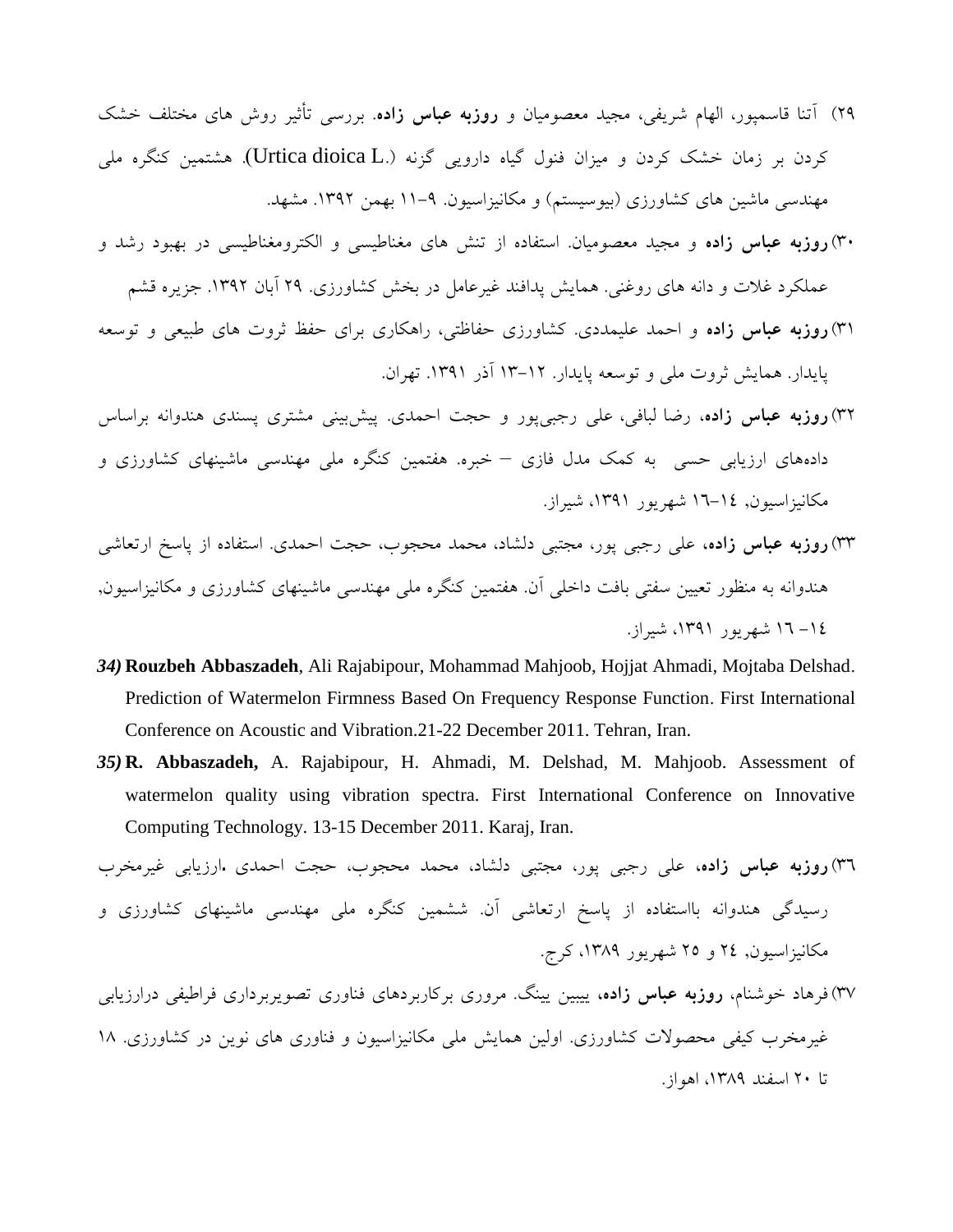- 38(**روزبه عباس زاده**، رضا علیمردانی، علیرضا کیهانی، مجتبی نادری بلداجی. [آزمون و ارزيابی دينامومتر اتصال سه](http://confbank.um.ac.ir/modules/conf_display/5ncame/doc/108.doc)  [نقطه.](http://confbank.um.ac.ir/modules/conf_display/5ncame/doc/108.doc) پنجمین کنگره ملی مهندسی ماشینهای کشاورزی و مکانیزاسیون, 6 و 7 شهريور ،1387 مشهد.
- 39(نیکروز باقری، سید سعید محتسبی، علیرضا کیهانی، **روزبه عباس زاده**، پیام جوادی کیا. [ارائه مدل شبیه سازی](http://confbank.um.ac.ir/modules/conf_display/5ncame/doc/481.doc)  [رايانه ای برای سیستم کنترل خودکار خشک کن خورشیدی,](http://confbank.um.ac.ir/modules/conf_display/5ncame/doc/481.doc) پنجمین کنگره ملی مهندسی ماشینهای کشاورزی و مکانیزاسیون, 6 و 7 شهريور ،1387 مشهد.
- 40(مجتبی نادری بلداجی، رضا علیمردانی، **روزبه عباس زاده**، حجت احمدی. [بررسی معادالت بار دينامیکی و](http://confbank.um.ac.ir/modules/conf_display/5ncame/doc/109.doc)  [انتخاب معادله مناسب با اندازه گیری لغزش چرخ تراکتور,](http://confbank.um.ac.ir/modules/conf_display/5ncame/doc/109.doc) پنجمین کنگره ملی مهندسی ماشینهای کشاورزی و مکانیزاسیون, 6 و 7 شهريور ،1387 مشهد.
- *41)* **Abbaszadeh R.**, Keyhani A. Cost evaluation of lack of attention to correct amount of probability of a working day in mechanization. First International Conference on Agricultural Mechanization Development Methods, 21-22 October. 2004. Karaj, Iran.
- *42)* **Abbaszadeh R.,** Akram A., Study of agricultural machinery standardization fitted mechanization in Iran & region. First International Conference on Agricultural Mechanization Development Methods, 21-22 October 2004. Karaj, Iran.
- 43(**روزبه عباس زاده** و علیرضا کیهانی. برآورد هزينه عدم توجه به مقدارصحیح احتمال وقوع يک روز کاری در مکانیزاسیون. سومین کنگره ملی مهندسی ماشینهای کشاورزی و مکانیزاسیون ايران. 12-10 شهريور .1383 کرمان.

**طرح های پژوهشي )مجری(** بررسی کشت الکتريکی گیاه آلوئه ورا بررسی تاثیر خاکورزی حفاظتی بر خصوصیات سیستم تولید و خاک و بهینه سازی آن متناسب با شرايط بومی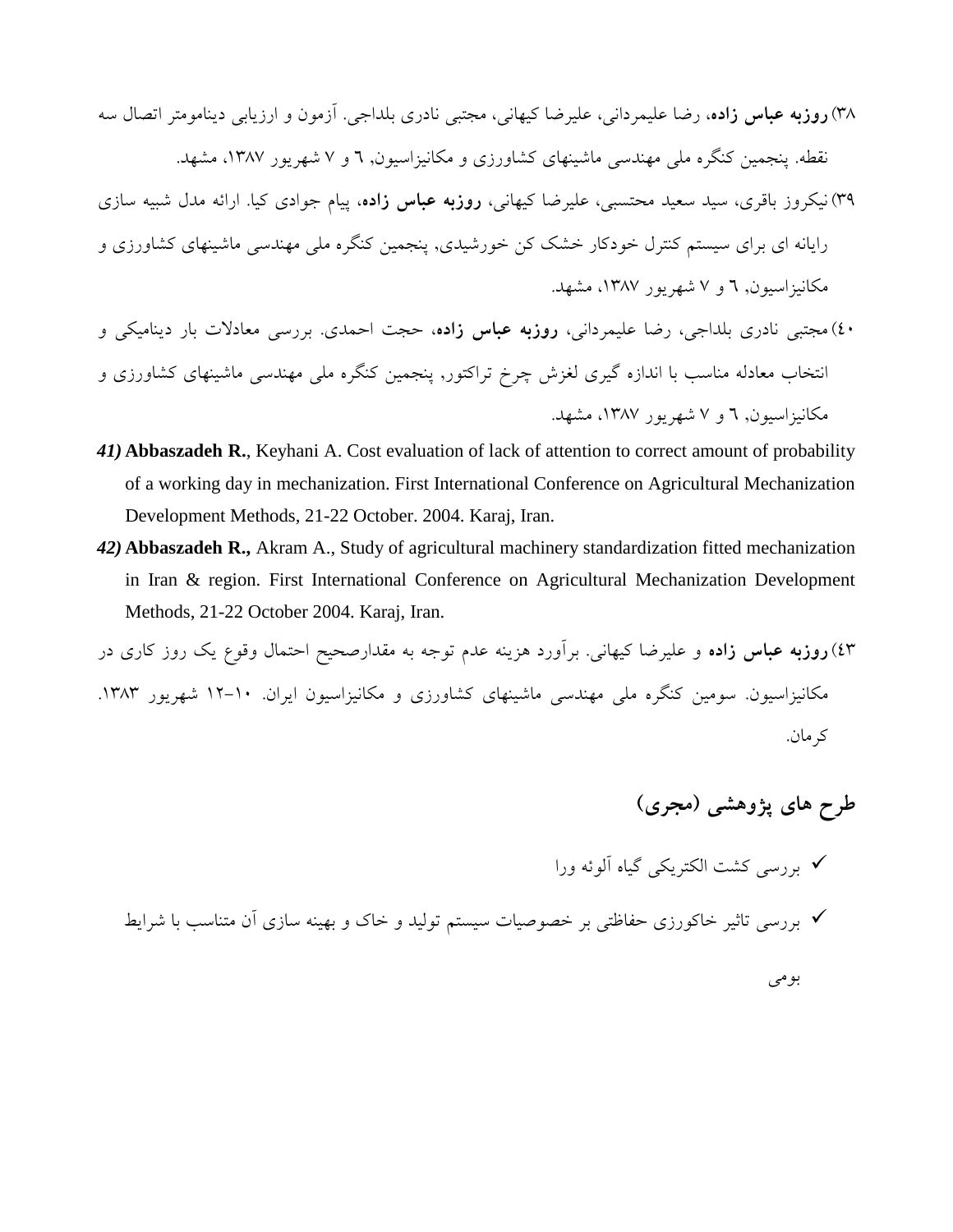- بررسی امکان استفاده از سیستم مکش به جای پمپ باد برای جمع آوری شب پره ها و تغییرات در روش جمع آوری تخم زنبور و برش زدن کاغذهای حاوی تخم در راستای بهینه سازی انسکتاريوم تولید زنبورهای تريکوگراما و براکون
	- بررسی اثرات تنش های مغناطیسی و الکترومغناطیسی بر گیاه دارويی پروانش به منظور افزايش تولید آلکالوئید و سرعت رشد
	- طراحی و ساخت سامانه پالسمای سرد تحت میدانمغناطیسی و شرايطخالء و تاثیر آن بر باکتری های اشرشیا کلی و استافیلوکوکوس اورئوس
		- طراحی، ساخت و بهینهسازی سامانه چند منظوره هواکشت
		- افزايش عملکرد کاهوی کشت شده به روش هیدروپونیک با استفاده از تکنیک بیورزونانس
		- امکانسنجی فناوری هیبريد نانو کاويتاسیون و تخلیه پالسما در پاستوريزاسیون آب میوه و کشت هیدروپونیک

**اختراعات**

 **طراحي و ساخت دینامومتر اتصال سه نقطه سيستم تحصيل داده برای اندازه گيری نيروی كششي و سرعت تراكتور دستگاه واسنجي دینامومتر اتصال سه نقطه نسبت به نيروهای موازات افق ویتامين D نانوكپسوله شده با مقاومت حرارتي باال به منظور افزایش زیست فراهمي و حالليت آن در مواد غذایي غني شده سيستم مكانيزه جمع آوری شب پره ها در پرورش انسكتاریوم )انبوه حشرات مفيد(**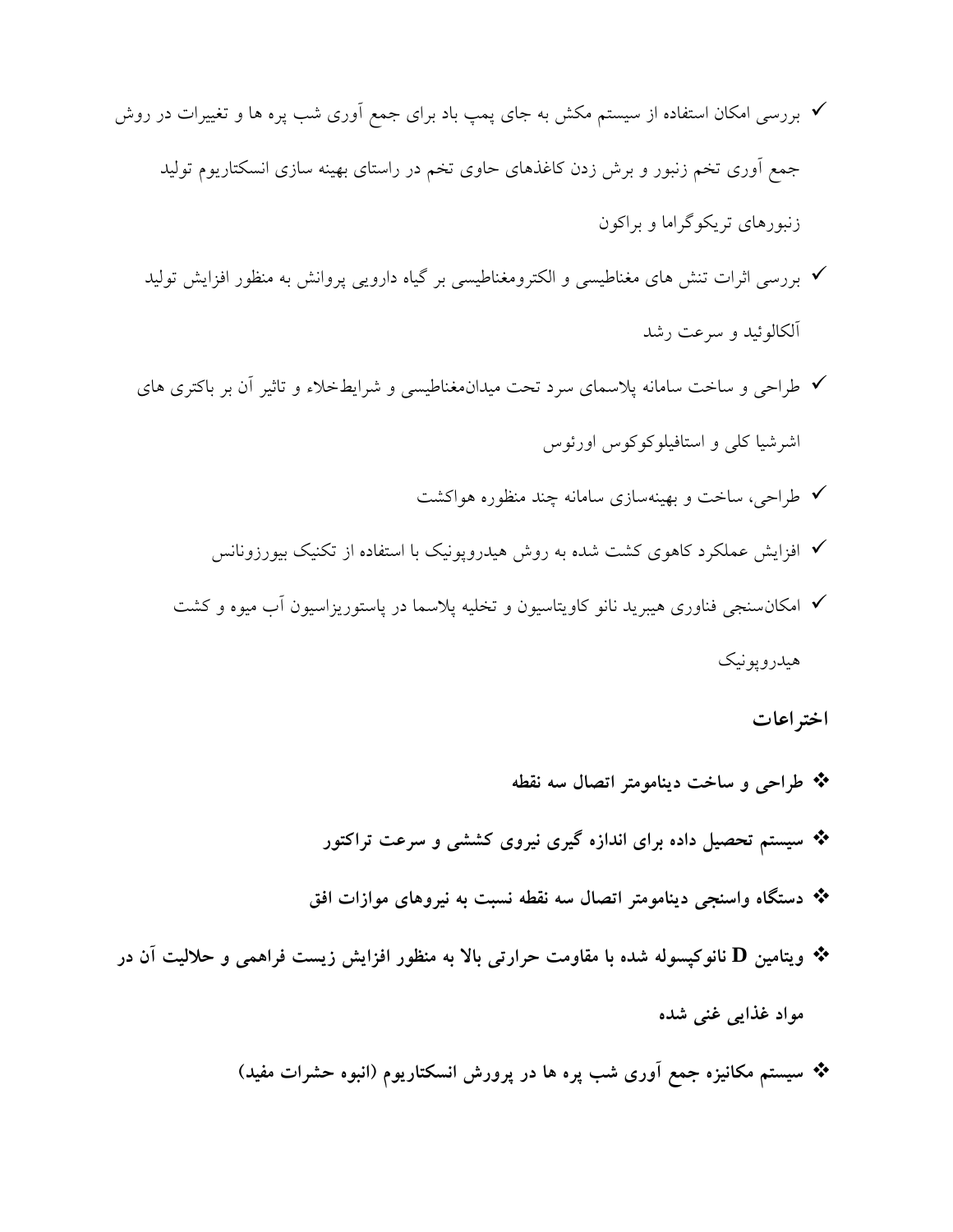**فرایند تهيه كشمش از انگور توسط پالسمای سرد**

**پایان نامه های تحصيالت تكميلي )راهنمایي یا مشاوره(**

- 1( علی حاجی زاده نمین، بررسی و توسعه کاربرد فناوری ترکیبی پالسما و الکترومغناطیس در کشت هیدروپونیک در سامانه کشت دوار
- 2( مهدی رشوند، بررسی و تحلیل مکانیکی میوه زيتون با استفاده از روش المان محدود به منظور طراحی، ساخت و ارزيابی واحد برداشت
- 3( علی خلج، تاثیر تیمار پالسمای سرد بر میکروب زدايی و حفظ ويژگی های کیفی انگور ) vinifera Vitis .L )طی نگهداری در بسته بندی با اتمسفر کنترل شده
	- 4( نیلوفر خسروی فرد، بررسی تاثیر پالسمای سرد در افزايش ماندگاری میوه نارنگی
- 5( عسل صادق منش، ارزيابی ترکیبات و تشخیص شیر دامهای مختلف )گاو، گاومیش و شتر( با استفاده از روش اسپکتروسکوپی مادون قرمز تبديل فوريه )FTIR)
	- 6( معصومه حسینی، بررسی اثر استفاده از فناوری پالسمای سرد بر شاخصهای کیفی رب گوجه فرنگی
		- 7( معصومه عبدالجباری، بررسی اثر پالسمای سرد بر افزايش ماندگاری آريل های انار
- 8( سوفیا اقبالی، ارزيابی جوانه زنی جنس های چمنی فستوکا، لولیوم وپوا تحت تنش خشکی وتیمار پالسمای سرد
- 9( پريا معظمی گودرزی، بررسی امواج الکترومغناطیس بر ويژگی های رئولوژيکی، پروفايل ريزساختار و شاخص حاللیت در شیر بدون چربی غنی سازی شده با قاووت
	- 10(ندا فالحی، اثرپالسما غیرحرارتی برحفظ کیفیت گوجه فرنگی و میزان ويتامین ث ولیکوپن موجود در آن
- 11( طناز رهنمای آخری، تاثیر پالسمای سرد در استريلیزاسیون و تغییرات رنگ، محتوی آنتوسیانین و کیفیت میکروبی آب زرشک
	- 12(میکائیل جعفرخانی، بررسی پارامترهای موثر بر عملکرد واحد شناور ساز در دستگاه بوجاری 13( طاهره سوری، بررسی اثر پالسمای سرد بر ماندگاری میگو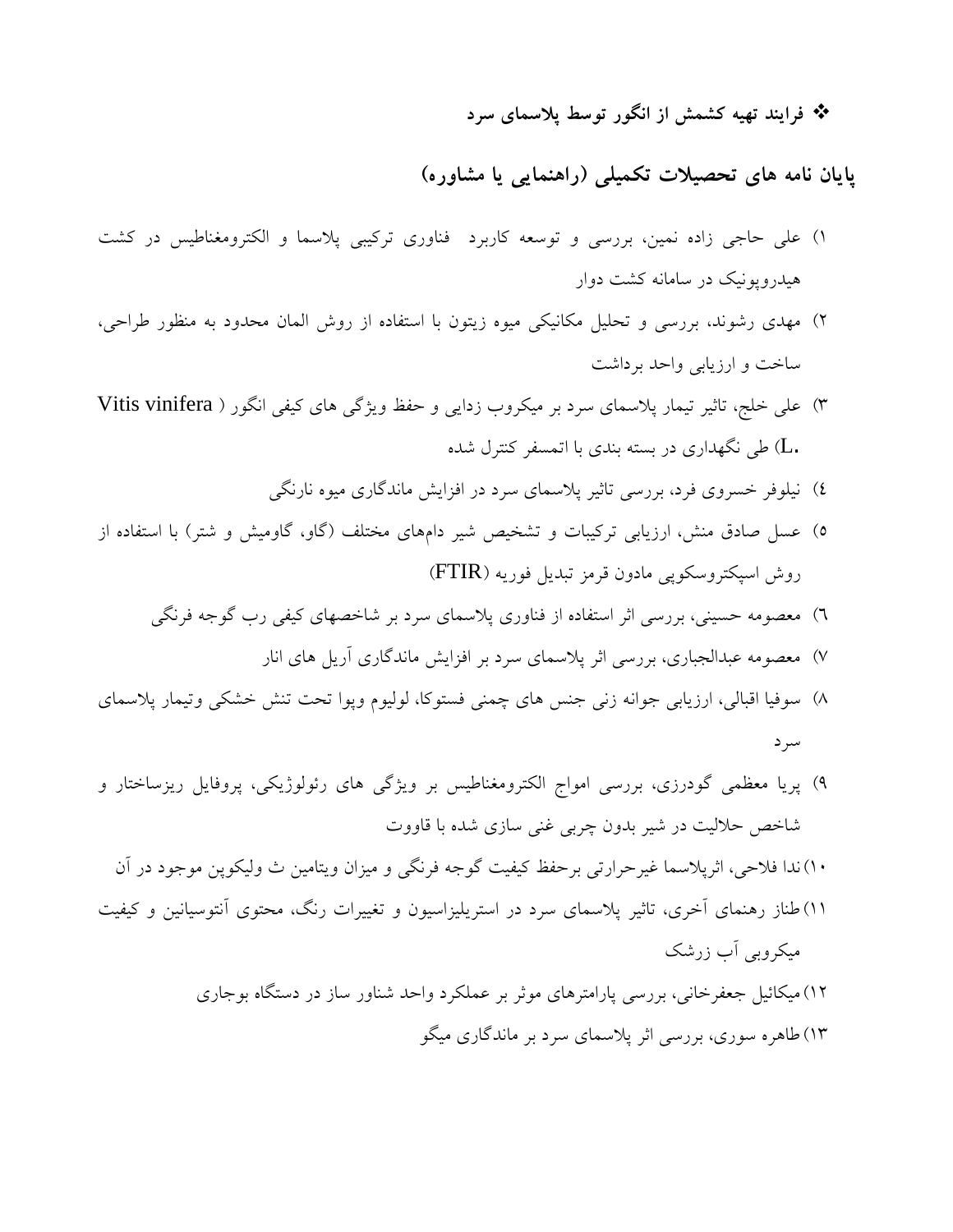- 14(هاجر عقیلی، اندازه گیری محتوای رطوبتی میوه خرما در طول فرايند خشک کردن با استفاده از روش تصويربرداری از نور پراکنش يافته لیزر
- 15(بهناز رضائی خاتونی، بررسی اثر پالسمای سردتولید شده در زمانها و باتوانهای مختلف بر بار میکروبی و خواص فیزيکو شیمیايی زيره سیاه تحت فشار اتمسفری
- 16(انوشه ذاکری، اثرات برهمکنش میدان مغناطیسی بر پاسخ های بیوشیمیايی و فیزيولوژيکی گیاه بادرنجبويه *Melissa officinalis* L*.*
- 17(محمد گلچین پورلیلی، تاثیر پالسمای سرد بر کاهش بار میکروبی باکتری شاخص اشريشیا کلی و ويژگی های شیمیايی و فیزيکی و ارگانولپتیک آويشن خشک
- 18(عاطفه شريفیان، بررسی اثر پالسمای غیرحرارتی بر ويژگی های فیزيکوشیمیايی و عملکردی پروتئینهای میوفیبريالر از گوشت قرمز
	- 19(فاطمه رهنما، ارزيابی کاربرد پالسمای غیر حرارتی در استريل پسماندهای عفونی
- 20(مريم احمدنیا، تاثیر پالسمای سرد تحت فشار اتمسفر بر پايه تخلیه سد دیالکتريک بر ويژگیهای کیفی و عمر ماندگاری توت فرنگی
- 21(مهدی ايزدی، تحلیل شاخصهای اقتصادی و انرژی روشهای مختلف خاکورزی حفاظتی برای گندم و ذرت متناسب با شرايط بومی در کشت و صنعت دشت ناز ساری
- 22( سعید رضايی، ساخت، بهینه سازی و ارزيابی سامانه اعمال میدان مغناطیسی به بذر محصوالت کشاورزی- مطالعه موردی بذر پیاز
- 23( سید مهدی موسوی جمالی، بررسی تاثیر خاکورزی حفاظتی بر عملکرد گندم و ذرت و خصوصیات خاک و انتخاب روش بهینه متناسب با شرايط بومی منطقه دشت ناز ساری
- 24(آسیه محمودی، تثبیت آنزيمهای اينولیناز بر روی نانو پپتیدهای مغناطیسی هیدرولیزاتهای گلوتنی گندم با هدف تولید تک مرحلهای شربت پروفروکتوز
- 25( محدثه میکانی، تهیه تک مرحله ای شربت فروکتوز با استفاده از تثبیت آنزيم اينولیناز روی نانوذرات مغناطیسی ايزوله پروتئین سويا همراه با سرم آلبومین گاوی

26(الهام يزدخواستی، ارزيابی اثرات ضدمیکروبی عصاره ضايعات انار و انگور بر فلفل سیاه و زيره سبز 27(مريم ابراهیمی، بررسی تاثیر پوشش و روشهای سرخ کردن بر ويژگیهای فیزيکی فیله مرغ سوخاری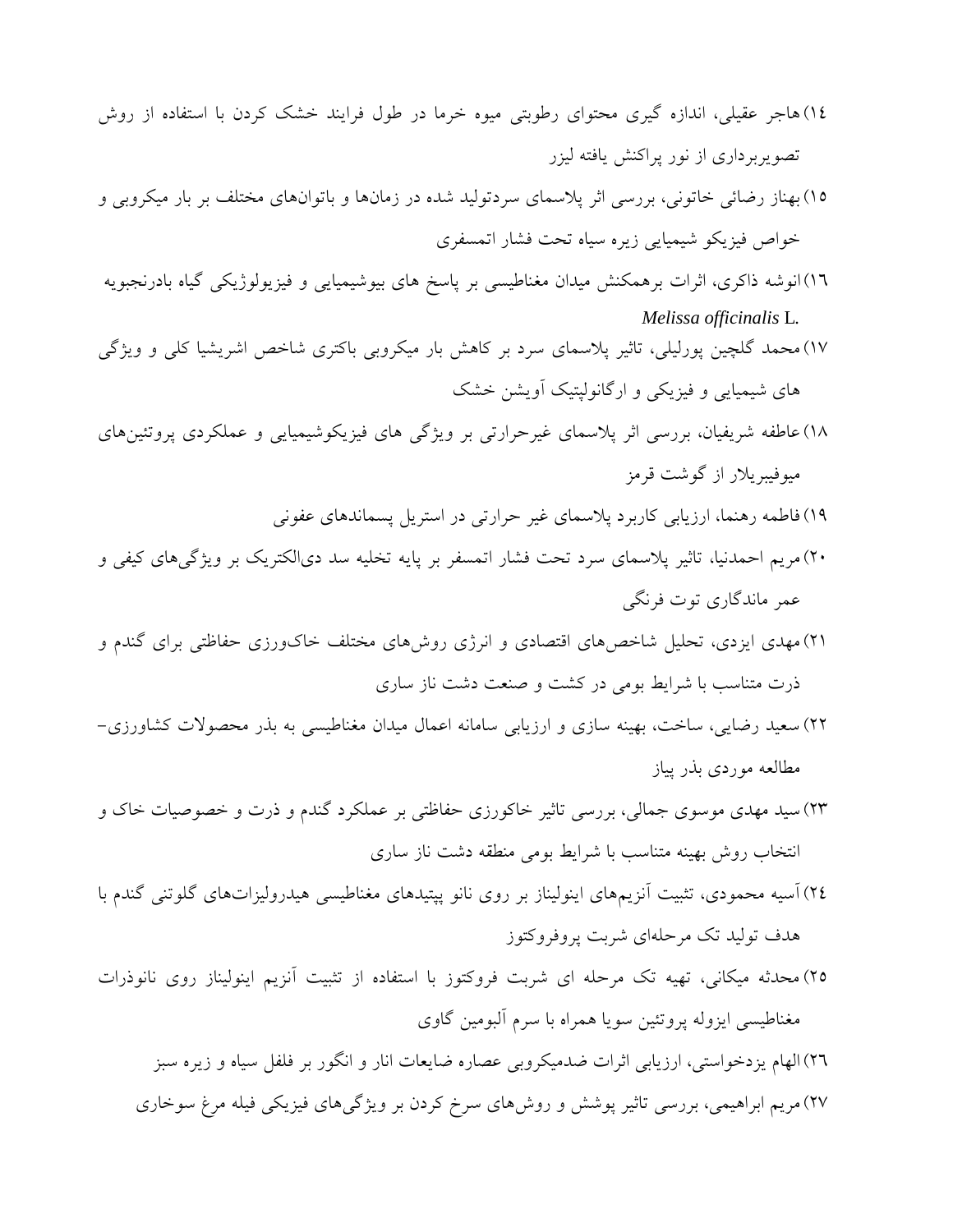28(الهام حسنوند، ساختوبررسی ويژگیهای فیزيکوشیمیايی نانوکپسولهای ويتامینD بهمنظورغنیسازی شیر 29( علی رجائی، تاثیر میدان مغناطیسی بر تولید فالونوئید در قره قات 30( محمد زنگی، تاثیر میدان مغناطیسی بر تولید فالونوئید در آلوئه ورا

**سایر سوابق :**

- سرپرست معاونت تجاری سازی و بازاريابی پارک علم و فناوری سازمان پژوهشهای علمی و صنعتی ايران معاون پژوهشکده کشاورزی
	- مدير گروه فناوری تولیدات گیاهی پژوهشکده کشاورزی
- عضو هیات مديره و خزانه دار انجمن علمی مهندسی ماشین های کشاورزی و مکانیزاسیون ايران و مسئول کمیته گردهمايی های علمی
	- عضو حقیقی شورای علمی پژوهشکده کشاورزی
	- عضو کمیته علمی-تخصصی کشاورزی و منابع طبیعی جشنواره های جوان و بین المللی خوارزمی
- داوری و امتیازدهی پرونده های اختراعی در همکاری با دفتر مالکیت فکری سازمان پژوهش های علمی و صنعتی ايران و سامانه ارزيابی اختراعات
	- دبیر کارگروه آب سازمان پژوهشهای علمی و صنعتی ايران
	- استفاده از فرصت مطالعاتی در کشور چین )فعالیت پژوهشی در گروه بیوسیستم دانشگاه Zhejiang- گذراندن دوره زبان چینی(
		- عضو کمیته علمی انجمن دوستی ايران و چین
		- دريافت بورسیه از وزارت علوم، تحقیقات و فناوری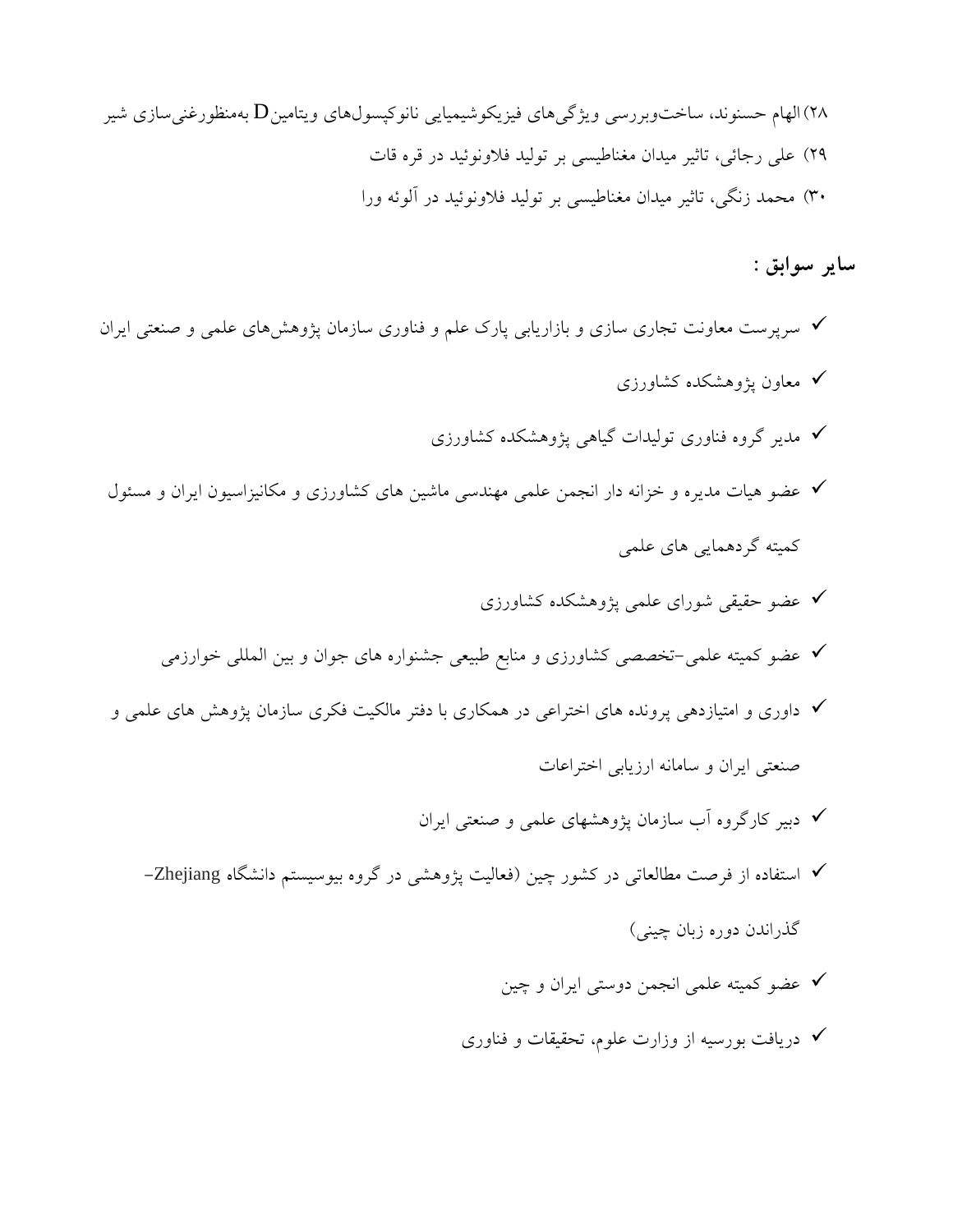- شرکت در برنامه مطالعاتی اتحاديه دانشگاه ها و دانشکده های کشاورزی آسیا در مالزی)2011( به عنوان تنها نماينده منتخب از طرف دانشگاه تهران
- برگزيده از طرف انجمن جهانی سازمانهای تحقیقات صنعتی و تکنولوژيک )WAITRO )جهت شرکت در کارگاه PROGRAM INNOVATION THE TO INTRODUCTION( 2017 )در کشور مالزی )تنها نماينده منتخب از ايران(
	- منتخب فستیوال نوآوری های صنايع غذايی يکی از ايده های برگزيده در رويداد الگوها و راهکارهای نوين در همکاری دانشگاه با جامعه و صنعت کسب عنوان مقاله برتر در يکی از کنفرانس های Springer( 2011 INCT)
- International Journal of Food Science & Technology،Transactions of ASABEژورنالهای داوری Optics and Lasers in ،Computers and Electronics in Agriculture ,Biosystems Engineering Journal of Food Processing and ،International Journal of Food Engineering ،Engineering Preservation نشريات علمی-پژوهشی مهندسی بیوسیستم ايران، کشاورزی دانشگاه شهید چمران اهواز، ماشین های کشاورزی دانشگاه فردوسی مشهد، مجله علوم و فناوریهای نوين غذايی. عضويت در شورای مرکزی انجمن علمی-دانشجويی گروه ماشین های کشاورزی دانشگاه تهران عضويت در کار گروه توسعه ظرفیت ها و منابع سازمان
	- عضويت در شورای برنامهريزی و نظارت بر عملکرد روابط عمومی سازمان پژوهش های علمی و صنعتی ايران
		- دبیر هم انديشی سازمان پژوهش های علمی و صنعتی ايران مسئول آزمايشگاه بیوسیستم پژوهشکده کشاورزی